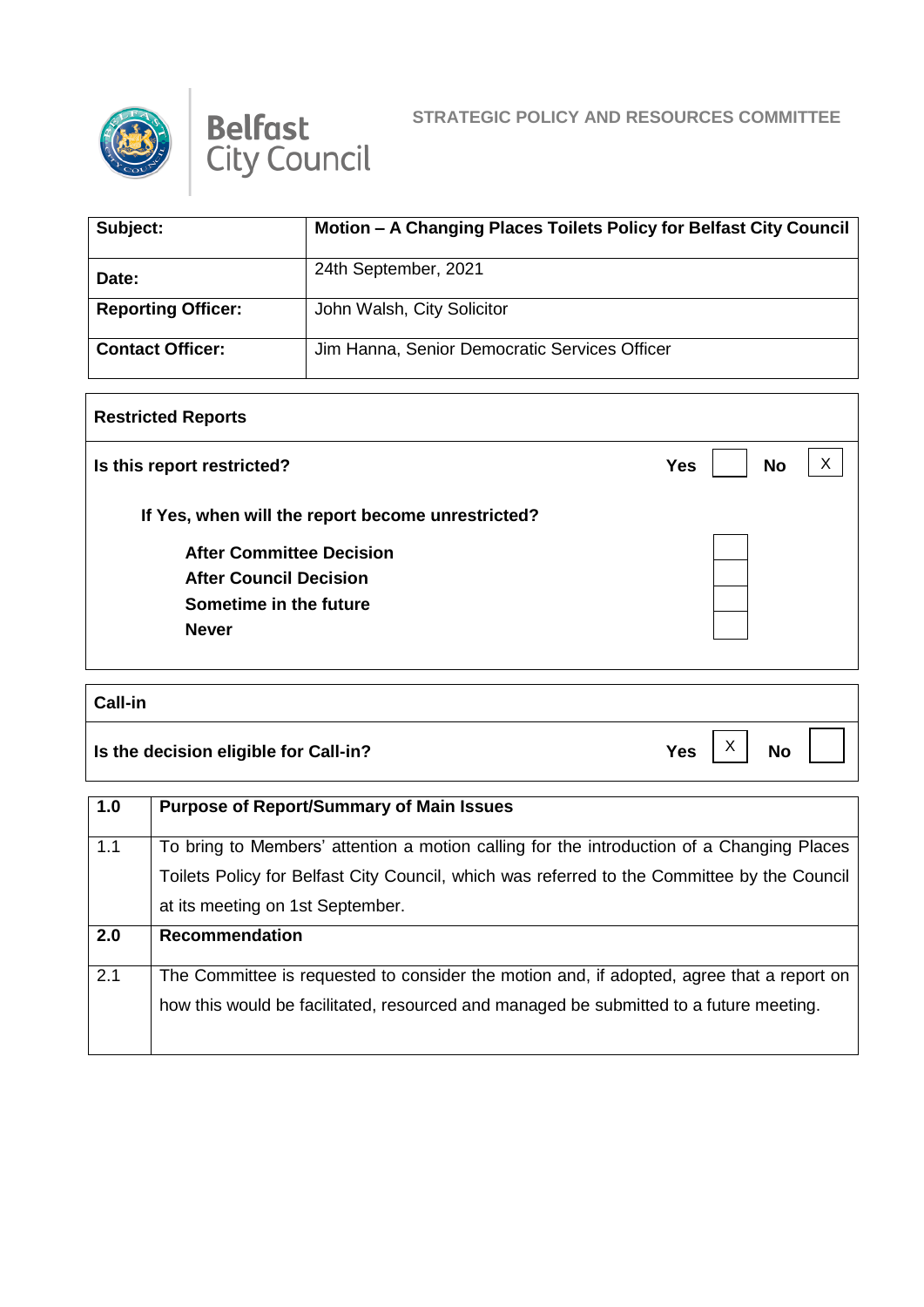| 3.0 | <b>Main Report</b>                                                                                                                                                                                                                                                                                                                                                               |
|-----|----------------------------------------------------------------------------------------------------------------------------------------------------------------------------------------------------------------------------------------------------------------------------------------------------------------------------------------------------------------------------------|
|     | <b>Key Issues</b>                                                                                                                                                                                                                                                                                                                                                                |
| 3.1 | The Council, at its meeting on 1st September, considered the following motion which had                                                                                                                                                                                                                                                                                          |
|     | been proposed by Councillor McMullan and seconded by Councillor Mulholland.                                                                                                                                                                                                                                                                                                      |
|     | "Changing Places are specialised toilet facilities which make public places and<br>spaces accessible and inclusive for everyone, including children, adults and<br>older people with complex needs or mobility issues.                                                                                                                                                           |
|     | Where they are not provided, people are changed on a toilet floor, which is<br>dangerous, unhygienic and undignified. Without them, people may be<br>excluded entirely from certain public spaces.                                                                                                                                                                               |
|     | The Council notes its commitment in the Belfast Agenda to deliver an<br>accessible City for all and its unanimous support for a COVID-19 response<br>and recovery inclusive of disabled people, older people and carers in July,<br>2020.                                                                                                                                        |
|     | It further recognises the importance of Changing Places toilets in delivering<br>our vision of an accessible and inclusive Belfast.                                                                                                                                                                                                                                              |
|     | The Council notes that Building Regulations in Northern Ireland only require<br>standard accessible toilets to be provided. Despite discussion to add<br>Changing Places toilets to these regulations, there is currently no requirement<br>for these facilities. As a result of this, Changing Places are not usually<br>provided as a matter of course, even in new buildings. |
|     | This Council will, therefore, develop a Changing Places toilet facility policy for<br>Belfast City Council, with input from disabled people, older people and carers,<br>to include the following:                                                                                                                                                                               |
|     | The Council will commit to include a Changing Places facility in every<br>new building in which the public will have access to its services and<br>where public toilet provision is available for others.                                                                                                                                                                        |
|     | The Council will also make every effort to include Changing Places<br>$\bullet$<br>facilities when it extends or extensively refurbishes an existing<br>Council-owned building. These schemes will be considered on a case-<br>by-case basis at the early stages of feasibility/design to establish<br>whether there is an opportunity to install a Changing Places.             |
|     | It will review where such facilities could be installed on the Council<br>$\bullet$<br>Estate (e.g. playgrounds) and put a plan in place to ensure that all<br>inclusive playgrounds are equipped with such a facility.                                                                                                                                                          |
|     | It will ensure that organisers of all large-scale public events (e.g.<br>$\bullet$<br>concerts, festivals, family days) with a license from the Council will<br>have a fixed or portable Changing Places unit as part of the design of<br>the event.                                                                                                                             |
|     | Where the Council is organising a large public event, it should be<br>$\bullet$<br>considered if it can take place at a venue that already has a Changing                                                                                                                                                                                                                        |